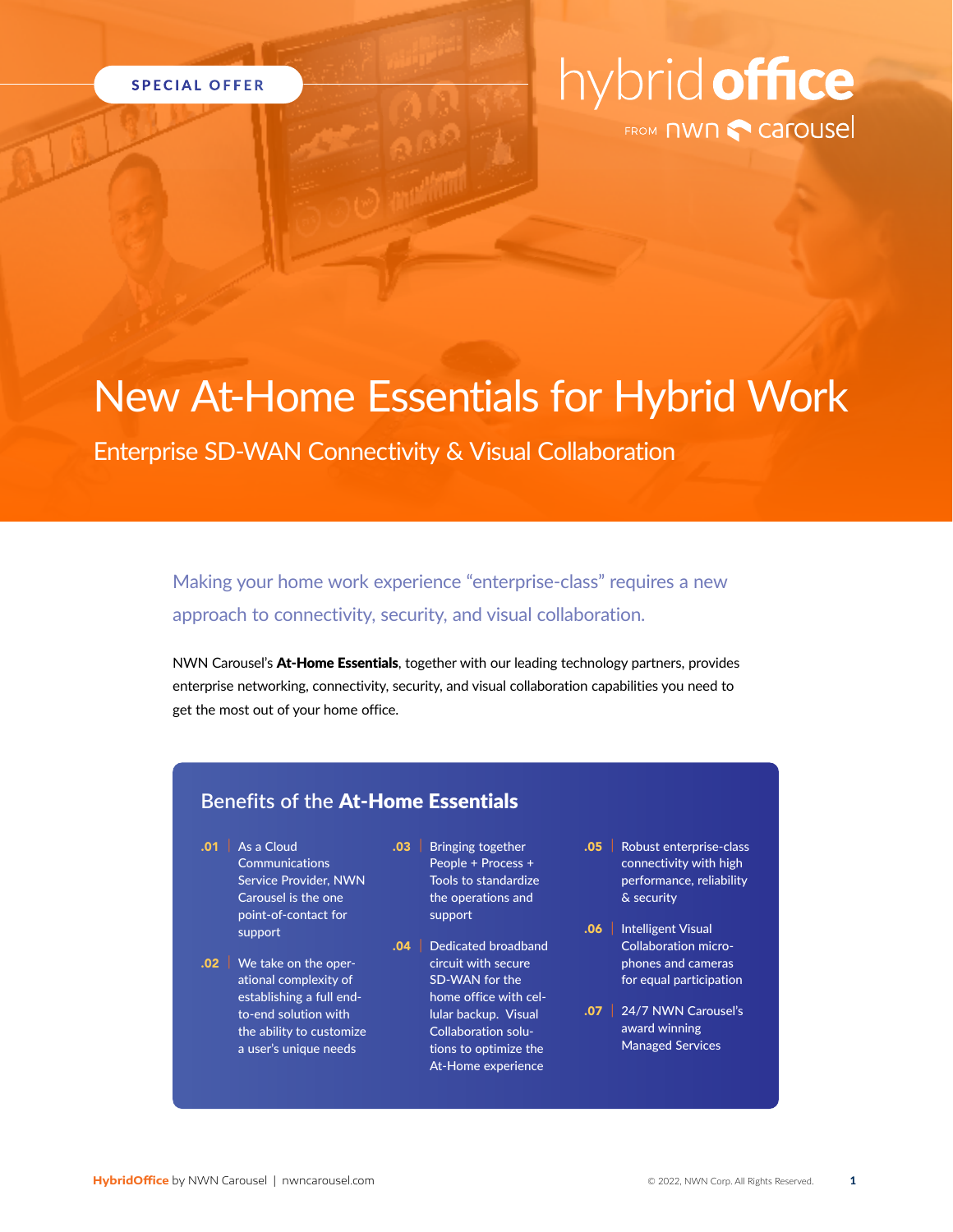#### **At-Home Hybrid Work Success Hinges on** Connectivity, Collaboration, **Compatibility**

Network Connectivity and Endpoint hardware has proven to be a direct link to quality of experience as businesses focus to deliver a more predictable and reliable experience for users working at Home.

@ 2021 TechTarget, Inc. All Rights Reserved



Our new **At-Home Essentials** suite offers customers a way to purchase enterprise-grade SD-WAN for their home-based workers. Taking employees "off personal internet" and providing them with managed quality of service for voice, video and business applications to improve productivity and increase satisfaction.

**At-Home Essentials** is integrated with Cisco and Fortinet Security Gateways, solves for slow, unreliable internet connectivity and lack of security. Compared with the fast enterprise connections in offices, most home internet speeds are sluggish. Home networks are not reliable when competing for bandwidth with your family's work, school and entertainment needs.

**At Home Essentials** also includes 24/7 the support your home-based workers need with quality Visual Collaboration Workspace solutions integrated with our strategic partners, Cisco and Poly. Our options include professional webcam and wireless speakerphone kits, as well as an all-inclusive collaboration desktop solution. Elevate the hybrid meeting experience with highresolution desktop cameras, face lighting and advanced Visual Collaboration solutions such as speakers, mics, and headsets.